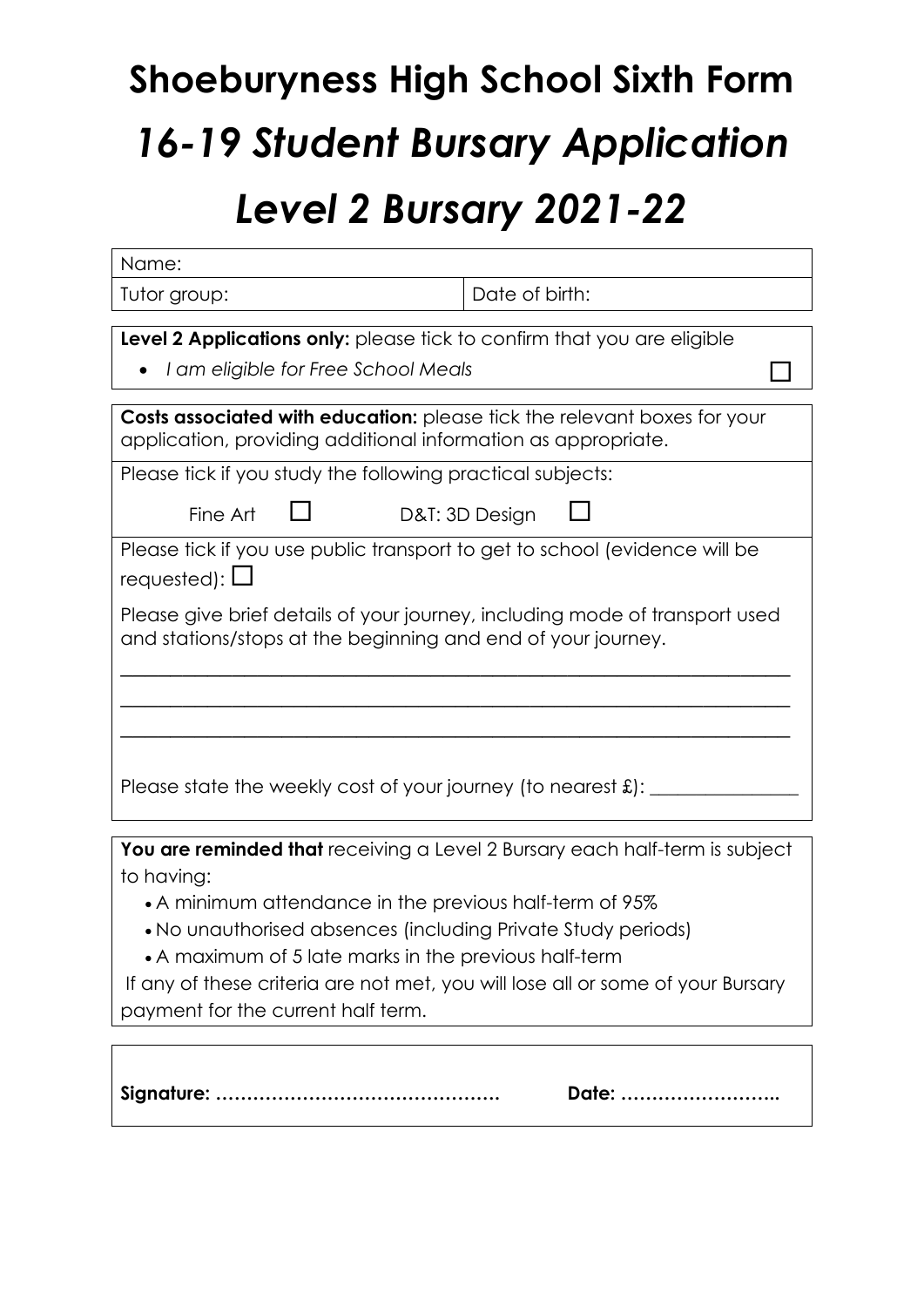## **Shoeburyness High School Sixth Form** *16-19 Student Bursary Application Financial Needs Audit 2021-22*

**Thank you for your application for the 16-19 Student Bursary. Due to Government legislation related to the Bursary, we are now required to carry out a means testing process of parents/carers to ensure that financial support is only given to students who most need it.**

**Parents/carers must complete this form by Thursday 30th September 2021 in order for the bursary payments to be processed for payment in the following week,**

**Information should be provided for parents/carers living in the same household as the student who is applying for the bursary.**

| nousehold as the student who is applying for the bursary.            |                                   |                |                 |             |  |
|----------------------------------------------------------------------|-----------------------------------|----------------|-----------------|-------------|--|
| Name of student:                                                     |                                   |                |                 |             |  |
| Tutor group:                                                         |                                   | Date of birth: |                 |             |  |
|                                                                      |                                   |                |                 |             |  |
|                                                                      |                                   |                |                 |             |  |
|                                                                      |                                   |                | $\square$ month | $\Box$ year |  |
| <b>Evidence provided:</b> $P60 \Box$ or Wage slips (3 months) $\Box$ |                                   |                |                 |             |  |
|                                                                      | Universal credit statement □      |                |                 |             |  |
|                                                                      |                                   |                |                 |             |  |
|                                                                      |                                   |                |                 |             |  |
|                                                                      |                                   |                | Date:           |             |  |
|                                                                      |                                   |                |                 |             |  |
|                                                                      |                                   |                | $\square$ month | $\Box$ year |  |
| <b>Evidence provided:</b> $P60 \Box$ or Wage slips (3 months) $\Box$ |                                   |                |                 |             |  |
|                                                                      | Universal credit statement $\Box$ |                |                 |             |  |
|                                                                      |                                   |                |                 |             |  |